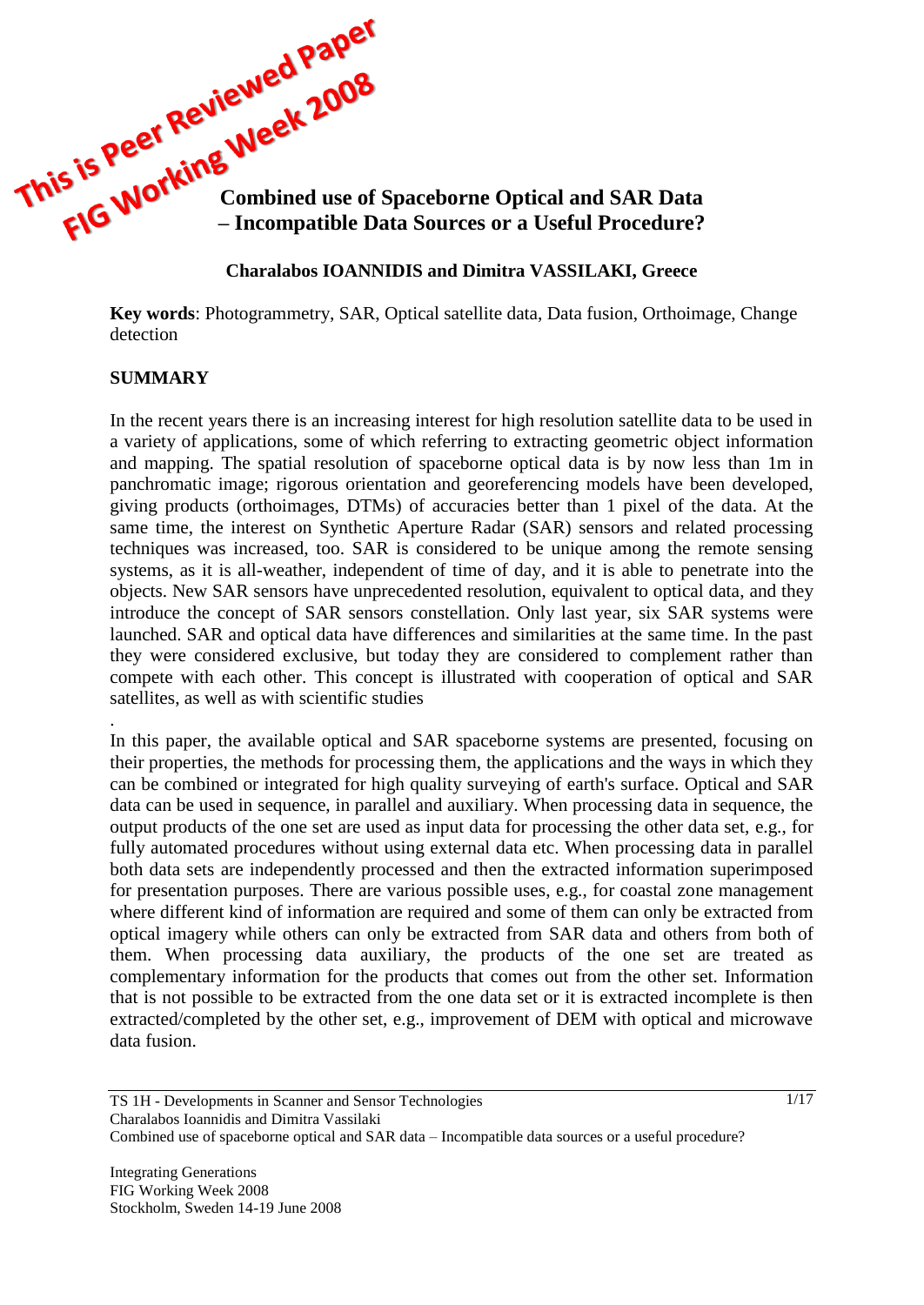# **Combined use of Spaceborne Optical and SAR Data – Incompatible Data Sources or a Useful Procedure?**

## **Charalabos IOANNIDIS and Dimitra VASSILAKI, Greece**

## **1. INTRODUCTION**

The use of SAR data and optical satellite images for remote sensing applications already counts a longer than three decades" history. In the first years the low resolution of images and the limited processing capabilities combined with the need for implementation of rigorous mathematical models had restricted the use and the application range of such data. However, in the recent years the situation has changed and the interest for high resolution satellite data to be used in a variety of applications has increased significantly. Applications requiring the existence of high accuracy geometric products and mapping using photogrammetric procedures (orthoimages or restitutions) have been added to the everyday use of spaceborne data.

This has resulted to an increase of optical satellites providing a variety of choices, even for very high resolution data, with Ground Sample Distance (GSD) less than 2.5m. Simultaneously, new rigorous models were developed for image georeferencing which increased even more the automation in processes and the accuracy of the final products. However, weaknesses and needs still exist. High accuracy products are directly dependent on the use of ground control points (GCPs); improvement of feature extraction procedures and change detection results are also some of the needs.

Spaceborne radar systems which provide relatively high spatial resolution were not so rapidly developed; their highest resolution reached 15m, making the application range limited. Recently, this situation has changed; only during last year six SAR systems were launched, equipped with sensors which provide images of a resolution of a few meters or even of 1m. Consequently, a new range of applications was possible and photogrammetric techniques were introduced in the processing of such data; radargrammetry modules are integrated into Digital Photogrammetric Workstation software (e.g., ERDAS, ENVI, etc).

In this environment attempts for a combined use of optical and SAR data are of special interest. The significant differences between the characteristics of those two data sources do not encourage their combined use. However, in both cases the data can be images (either as initial data or derived after a processing), which show the characteristics of objects differently; so finally, their combined use may provide with more information and better results in particular applications. Advantages of the combined use of radar and optical satellite data have been emphasized in Bignami et al, 2004; Stramondo et al, 2006 and elsewhere, while the results of some applications for change detection (Orsomando et al, 2007), features extraction (Soergel et al, 2007; Tupin & Roux, 2003; Stilla et al, 2005), orthoimage production (Cheng, 2007), coastal zone management (Raouf & Lichtenegger, 1997), etc have been published.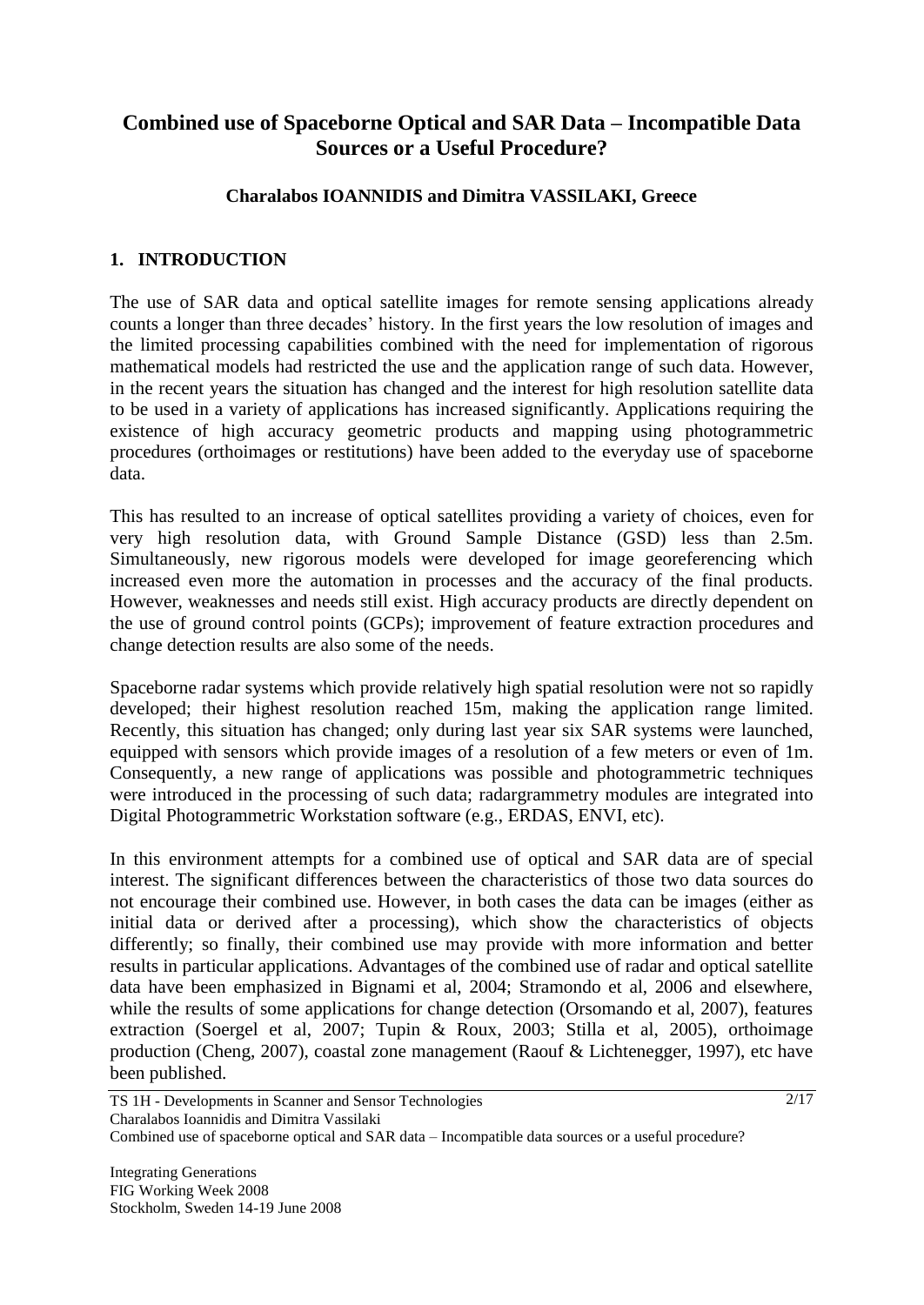In the following, a brief review of the high resolution satellite sensors is given focusing on the methods for processing their data, with an emphasis on SAR, whose capabilities and applications are less known. Integrated and combined uses of optical and SAR data are presented, together with their capabilities and future perspectives.

# **2. HIGH RESOLUTION OPTICAL SATELLITES**

Since 1999, when IKONOS was launched, the capabilities and range of applications of optical satellite sensors data have changed. The satellite images become more and more useful for photogrammetric purposes. The latest generations of high resolution optical satellite sensors are pushbroom scanners and they have the ability to acquire stereo pair imagery along track direction. Using array detectors, which are arranged in a focal plane along a line, they can collect images with very high stability.

Governmental agencies of more than 10 countries and private companies worldwide have placed in orbit, or are planning to do so, high resolution commercial satellites. Already in FORMOSAT, ROCSat (Taiwan), IRS-P5 (India) with 2-2.5m resolution in panchromatic band, and IKONOS, QuickBird II, EROS-B (Israel), CartoSat2 (India), Kompsat-2 (Korea) with 0.6-1m GSD, WorldView-1 (launched in September 2007 - orbit altitude 496km, period 94.6min) with 50cm GSD at nadir and 59cm GSD at 25° off-nadir, suitable for precise mapping, change detection and in-depth image analysis was added. It has 17.6km width swath and expected accuracies of 4-6.5m without GCPs. [\(http://www.digitalglobe.com/about/](http://www.digitalglobe.com/about/%20worldview1.html)  [worldview1.html\)](http://www.digitalglobe.com/about/%20worldview1.html). Similar or even better results are expected from GeoEye-1, which has an estimated launch date early second quarter 2008; its sensor has 0.41m (resampled to 0.5m) image resolution in panchromatic and 1.65m in multispectral imagery, while the accuracies of the products will be of the size of 3m, according to the estimations given by the company which will operate it. [\(http://www.geoeye.com/products/imagery/geoeye1/](http://www.geoeye.com/products/imagery/geoeye1/) default.htm).

Most of these satellites provide the necessary parameters for photogrammetric processing, like the interior orientation parameters of the camera, which is carried in the satellite system, and orbital data. According to the application (accuracy specifications, existence of GCPs), the provided metadata for the particular sensor and the processing software, the appropriate mathematical model is selected:

- Simple sensor model. For satellite sensors with a narrow field of view, like IKONOS, simple sensor models can be used, such as the 2D or 3D affine transformation, DLT (Baltsavias et al, 2001; Yamakawa & Fraser, 2004). Their validity and performance is expected to deteriorate with increasing area size, rotation of the satellite during imaging, poor GCP distribution or mountainous terrain.
- Sensor model based on RPCs. A Rational Function Model (RFM) is generally the ratio of two polynomials derived from the rigorous sensor model and ground control and/or sensor orientation information. For some of the sensors, a set of rational polynomial coefficients (RPCs) are provided by the vendors (in metadata of images). These models do not describe the physical imaging process but use a general transformation to describe the relationship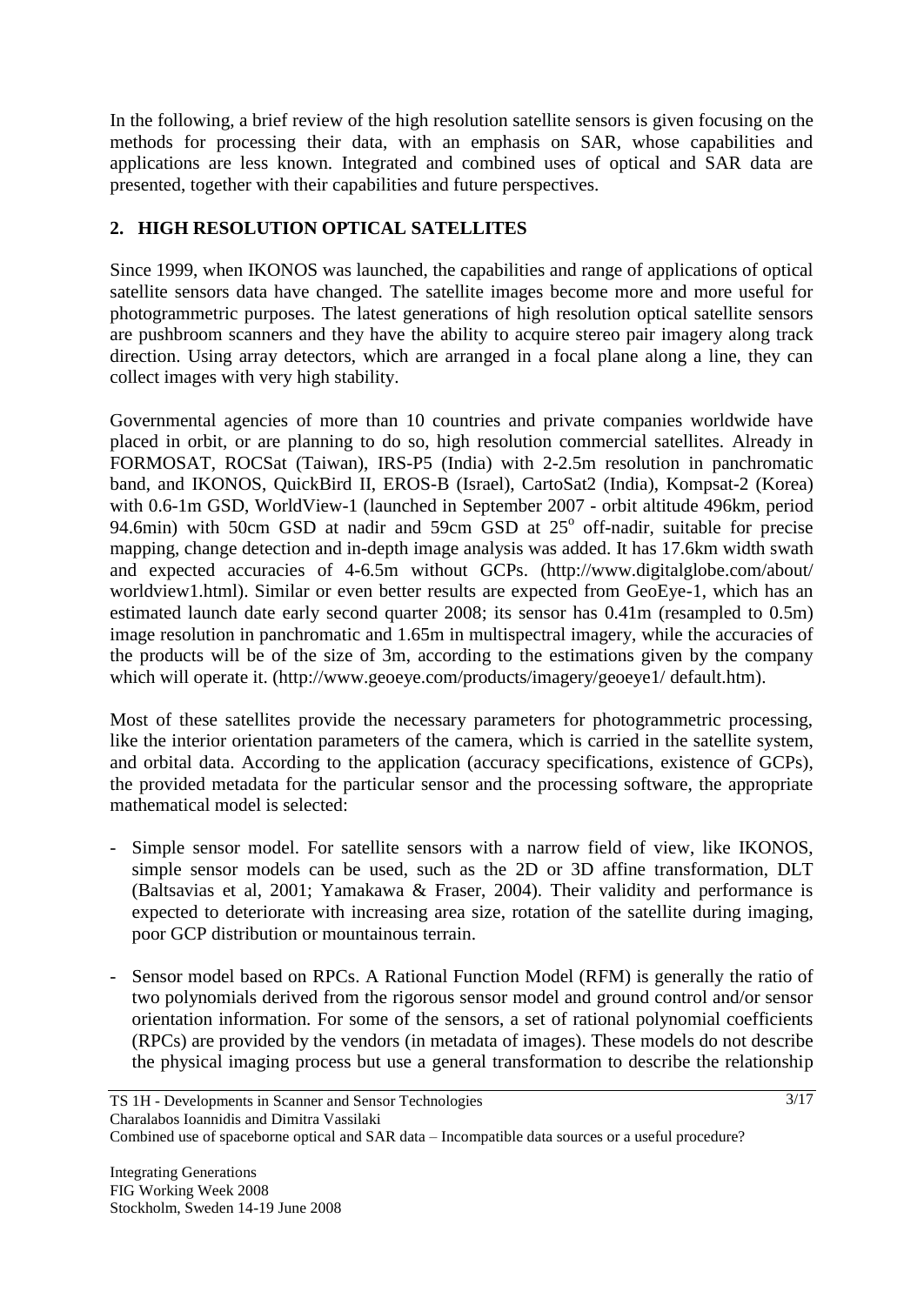between image and ground coordinates. It has been shown that no loss in accuracy is to be expected when RPCs are used for georeferencing, as long as a few GCPs will be used for the elimination of systematic errors (Fraser  $\&$  Hanley, 2003). Two translations are sufficient with IKONOS, while QuickBird exhibits more nonlinearities and requires a higher order transformation.

- Rigorous sensor model. Many models that are closely related to the physical reality of the imaging process (nearly parallel projection in along track and perspective projection across track) have been developed for geometric correction and georeferencing of satellite images. These models can achieve high accuracies, but their efficiency depends on sensor type and they are mathematically complicated, while some of the involved parameters (especially in the interior orientation) are highly correlated. Several models have been proposed, trying to model the platform orbits and attitudes, using different corrections of systematic errors and attempting to overcome the incompatibility of formats and definitions of the metadata provided by the different sensors (Tao et al, 2000; Fritsch & Stallmann, 2002; Dowman & Michalis, 2003; Baiocchi et al, 2004; Weser et al, 2007). In all cases the mathematical model is the collinearity equations, including internal and external orientation modeling, combined with orbit determination-propagation models. The internal orientation parameters are focal length, principal point displacements, line curvature, line rate, lens distortion etc; some or even all these parameters are not always involved in the model.

Due to the above characteristics, the optical sensors imagery is no longer used only in traditional remote sensing applications (e.g., classification) but in mapping as well, and also in more specified applications, like building modeling (Baltsavias et al, 2001), change detection, etc, with a further perspective. The high revisit frequency (of a few days for each satellite) and the great number of high resolution optical satellites which are scheduled for the near future (e.g., DigitalGlobe has scheduled to put in orbit three satellites in the coming months), will allow recording and monitoring of phenomena and human activities (e.g., constructions) which are developed rather quickly (change detection, urban damage mapping, forest fire damage assessment, etc).

Under such circumstances, the need for automatic procedures and reliable results are increased. For example, orthoimage is the most common mapping product derived from optical satellite imagery. However the need for GSPs, in order to achieve high accuracies, and the accompanying manual measurements of their image coordinates, increase the cost and restrict the automation of the whole procedure. Only the combined use of directly georeferenced data, derived from other sources, may lead to fully automated procedures, which are necessary in same mapping or monitoring applications. Also, in applications like feature extraction and change detection the characteristics of the optical data may be a burden, since their efficiency and accuracy are limited by the optical resolution, or by the capability, accuracy and reliability of image matching in automatic procedures. Their combination with data derived from other sources may increase the rates of success.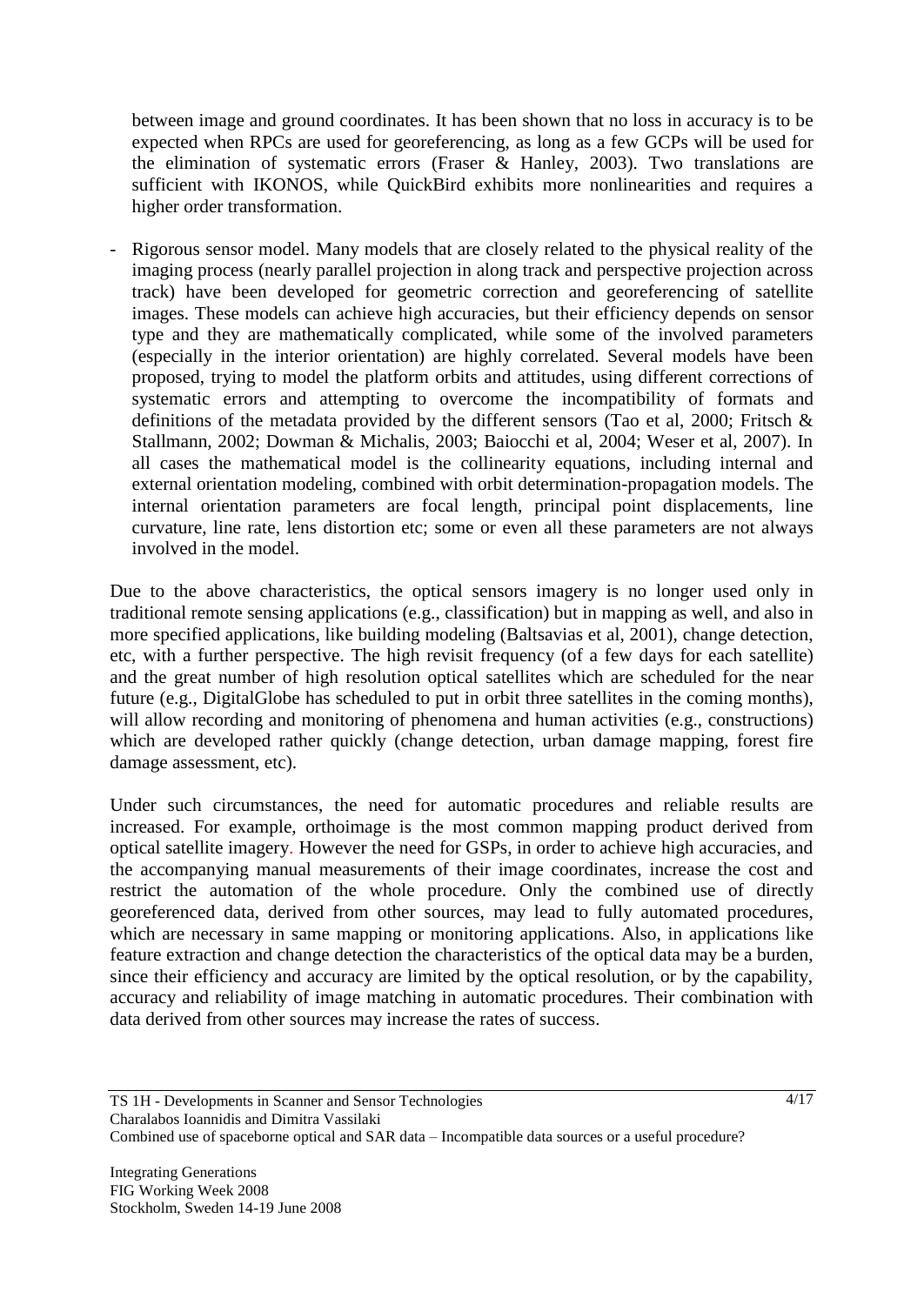After all, despite the increase of satellites in number, the purchase costs of imagery, especially of the high resolution stereopairs, is still very high, e.g., compared with the cost of airborne photos; and, unfortunately this is something that is not likely to change in the near future.

# **3. SYNTHETIC APERTURE RADAR (SAR)**

# **3.1 Operational principles**

SAR is an active microwave imaging sensor. It captures earth's images providing its own microwave illumination and it offers the capability of day and night operation, regardless of weather conditions. SAR is not dependent on the visible, optical, part of electromagnetic spectrum. It can not measure true optical colors. Instead, it measures the strength and the time delay of the returning signal. SAR sensors consist of two instruments, the radar and the processor. The radar takes the measurements and the processor does the processing of the data collected by the radar. These two instruments are often independent to each other. The radar is mounted on a platform while the processor is somewhere on earth's surface.

The most prominent feature of SAR's radar is its oblong antenna, about 10 m in length and 2m in width for spaceborne systems. The antenna is fixed on a platform and scans a swath adjacent to platform's flight line, with side-looking geometry (Figure 3-1 left). The spaceborne platform moves with about 7 Km/sec and the antenna transmits about 1,500 pulses/sec downwardly towards the area of interest (Figure 3-1 middle). The transmitted pulses reach targets and they interact with them in several ways. Part of the transmitted energy is reflected and returns to the antenna as a weaker radar echo (Figure 3-1 right). The amplitude and the phase of the backscattered signals are then recorded.



**Figure 3-1:** Left: Imaging geometry of a SAR system. Middle: Pulse transmission. Right: Pulse reflection (source: http://southport.jpl.nasa.gov)

As the platform moves forward, the radar transmits and receives many pulses from the same target which are combined into a stronger signal (Figure 3-2). Due to platform's movement a phase variation occurs to target's backscattered signals, as the distance between the target and the antenna varies. The differences in phases are corrected through signal processing and then the backscattered signals are added. The addition is based on coherence, a property of waves which enables them to be correlated. The added signals result in a much more focused image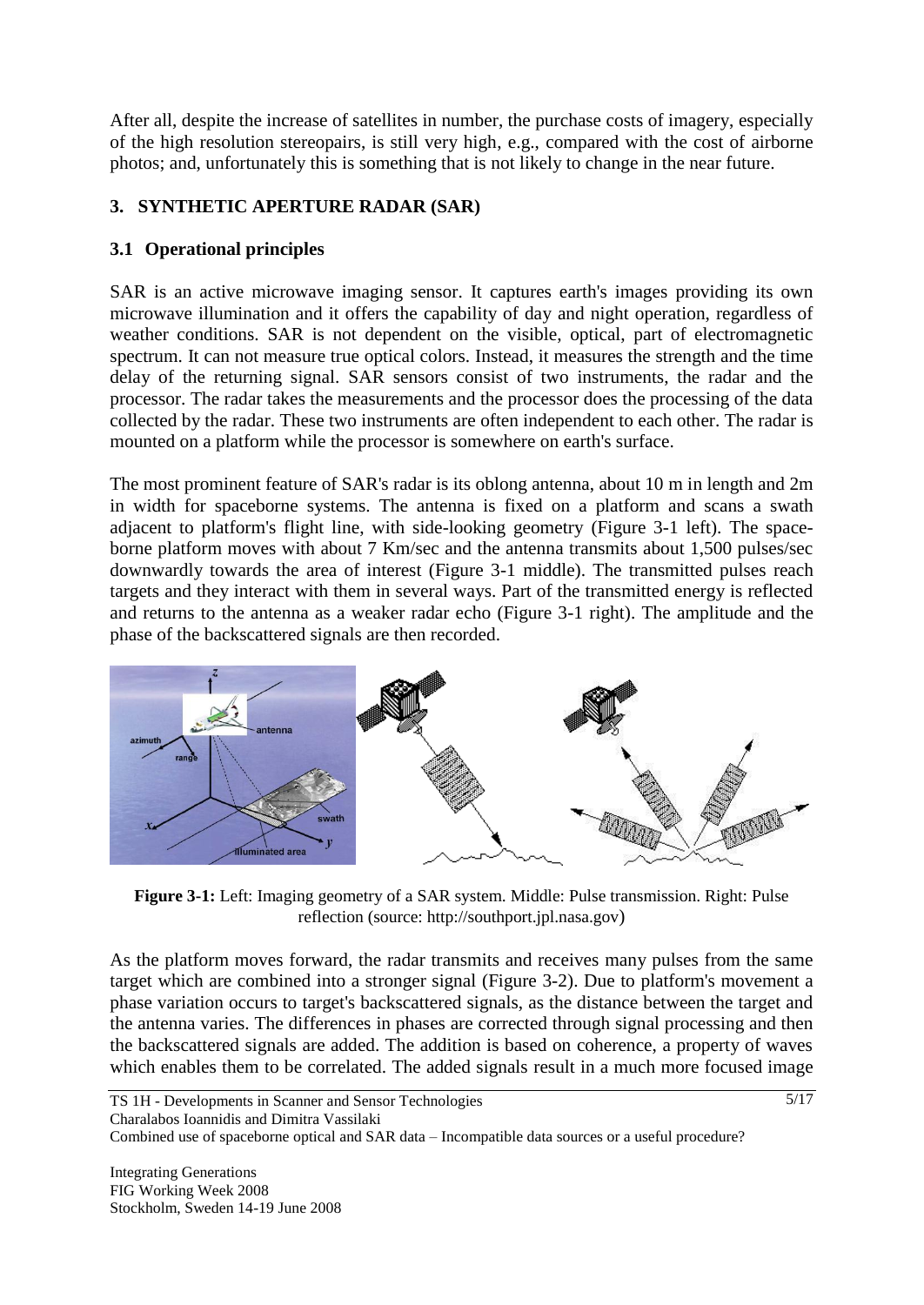where more detail can be distinguished, and which, in image processing terms, is translated to higher image resolution. This has the effect of "synthesizing an antenna" which is significantly longer than the physical antenna and hence the terminology "Synthetic Aperture Radar" (SAR). In fact, the length of the synthesized antenna is different for each target and is equal with the distance between the first and the last antenna position from which the target is illuminated.

In the recent years there is an increasing interest in the development of SAR sensors and the improvement of processing techniques. The SAR systems are considered to be one of the most unique remote sensing facilities because of the all-weather capabilities, independence of time of day and the penetration ability into the objects. Only last year, six SAR systems were launched (TerraSAR-X, Radarsat-2, Sar-lupe II, Sar-lupe III, Cosmo-Skymed I, Cosmo-Skymed II) and many more are expected to be launched in 2008. The new sensors have unprecedented high resolution, and they also introduce the concept of SAR sensors' constellation.



**Figure 3-2:** Representation of the synthetic antenna

## **3.2 Classification of SAR systems**

The SAR sensors, according to the vehicle that carries them and to the target they survey, can be classified to:

- Airborne SAR sensors; they are mounted on aircrafts and they survey the surface of the earth. Such systems are: AirSAR (USA), C/X SAR (Canada), E-SAR (Germany), KRAS (Denmark), RAMSES-ONERA (France), EMISAR (Denmark), Pi-SAR (Japan) and STAR-3i, TopSAR, STAR-4 (Intermap).
- Spaceborne SAR sensors; they are mounted on satellites or space shuttles and they survey the surface of the earth. In Table 1 all the recent and the expected in the near future medium and high resolution spaceborne SAR systems are listed, together with their basic characteristics. The number of the satellites which launched during the last three years, and especially of those scheduled for the next period, is impressive.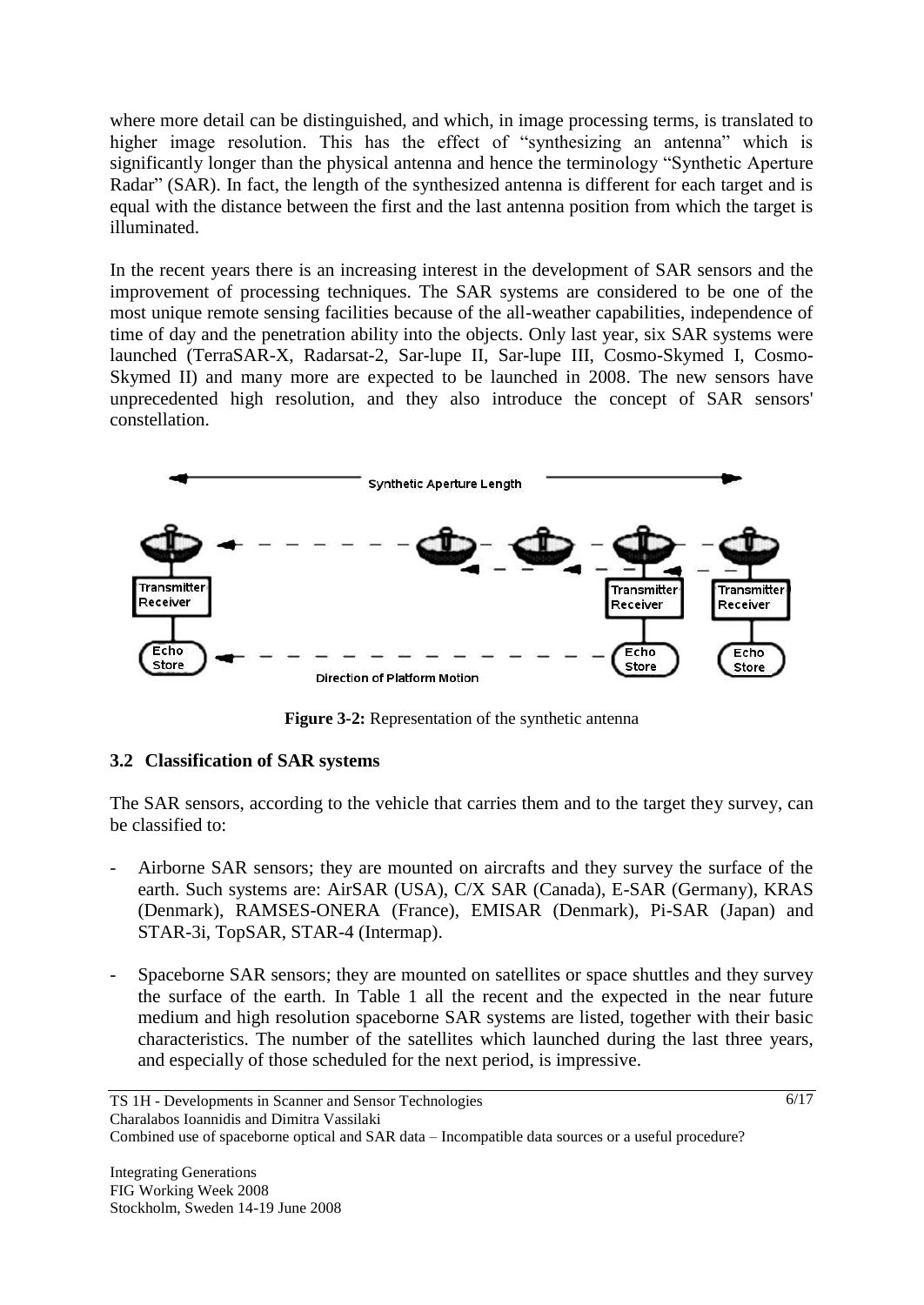- Planetary SAR sensors; they are mounted on space devices and they survey extraterrestrial planetary objects. They have proved to be very efficient for planets or satellites with opaque atmosphere, such as Venus and Titan (Figure 3-3). Such systems are: Magellan (mission to Venus, 1990, NASA), Venera 15 and Venera 16 (mission to Venus, 1983- 1984, Russia), Cassini (mission to Saturn and its moons, 2004, NASA/ESA/ASI). Mars Scout Radar, which is scheduled for 2009 launch, is expected to penetrate the notorious dust storms of Mars (mission concept, NASA).
- UAV (Unmanned Aerial Vehicle) sensors; they are essentially airborne SAR systems mounted on unpiloted aircrafts. UAVs are able to fly for tens of hours without human pilot. Such systems are still experimental and include: YINSAR και microSAR (Brigham Young University) and NASA UAVSAR.



**Figure 3-3:** Radar images of Titan's South Pole collected by Cassini's SAR on Dec. 20 2007 (source: http://saturn.jpl.nasa.gov)

The SAR spaceborne systems use wave lengths 30-15cm, 15-7.5cm, 7.5-3.75cm and 3.75- 2.40cm belonging to L, S, C and X bands respectively (Table 1). L-band SAR systems are not hindered by atmospheric effects and are capable of "seeing" through heavy rain showers. Their penetration capability with regard to vegetation canopies, glacier or sea ice, and soils is considerable. S-band SAR systems are capable of "seeing" through tropical clouds and rain showers with a minimum of attenuation. Their penetration capability with regard to vegetation canopies or soils is very moderate and is restricted to the upper layers. C-band SAR is not hindered by atmospheric effects and is capable of "seeing" through tropical clouds and rain showers. Its penetration capability with regard to vegetation canopies or soils is limited and is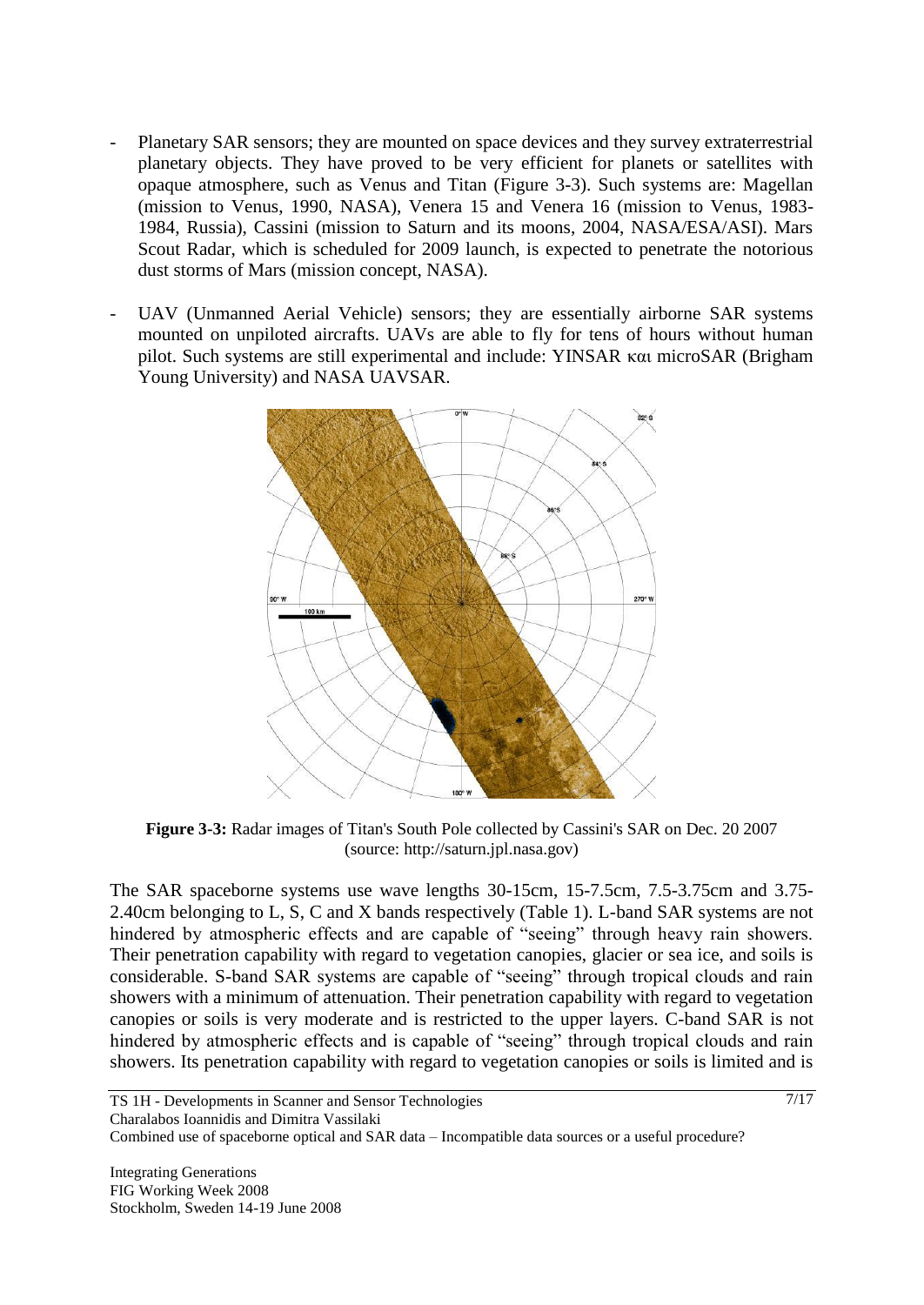restricted to the top layers. Imaging radars equipped with X-band are usually not hindered by atmospheric effects and are capable of "seeing" through clouds and light rain showers. Attenuation problems can be encountered in heavy rain, particularly in tropical regions. The penetration capability with regard to vegetation canopies or soils is very limited and is generally restricted to the surface layer (Canada Centre for Remote Sensing, [http://www.ccrs.nrcan.gc.ca\)](http://www.ccrs.nrcan.gc.ca/). Sensors of this category have the highest resolution and are of great interest for applications including geometric object information.

SAR systems create anisotropic images. The Y dimension is the distance along the flight path, and the X direction is the distance of the sensor and the target and it is perpendicular to the flight path. SAR images have different resolutions in X and Y dimension named range resolution and azimuth resolution respectively. The resolution of SAR systems can be classified (Table 3-1) to Low (>15 m), Medium (2-15 m) and High (<1 m). SAR systems are able of using different acquisition modes: Stripmap, ScanSAR, Spotlight. Differenating the acquisition geometry, they can control the resolution and the swath dimensions.

# **3.3 Methods and tools for SAR data processing**

The most well-known and applied methods for SAR data processing are: Interferometry, Radargrammetry and Polarimetry. Recently, combined use of these methods has also been proposed aiming to better exploitation of SAR data. Such combined methods are Stereoassisted Interferometric SAR (Schubert, 2004) and Polarimetric Interferometry.

In parallel to the improvement of the mathematical models of SAR data processing, a variety of software has been developed. Some examples of those are

- commercial software tools: DIAPASON, Earthview, eCognition, ENVI, ERDAS, PCI Geomatics, GAMMA, GEOimage, InfoPACK, POLSARPRO, PulSAR, SARscape
- free software tools: BEST, DORIS, EnviView, ERS SAR Toolbox, IDIOT, OTB, RAT, UNESCO-Bilko.

## 3.3.1 Interferometry (InSAR / IfSAR)

SAR records the phase of the backscattered echoes as well as the amplitude. The phase is utilized during the processing of two or more sets of SAR data with the Interferometry method (Graham, 1974; Madsen & Zebker, 1998). Interferometry is a general purpose method of superimposing (interfering/adding) two or more waves, in order to detect the differences between them (Figure 3-4). Phase differences are presented in an image known as interferogram. For space-borne applications the mostly used interferometry variations are the dual-pass (or Repeat-pass) interferometry and the differential interferometry (DinSAR).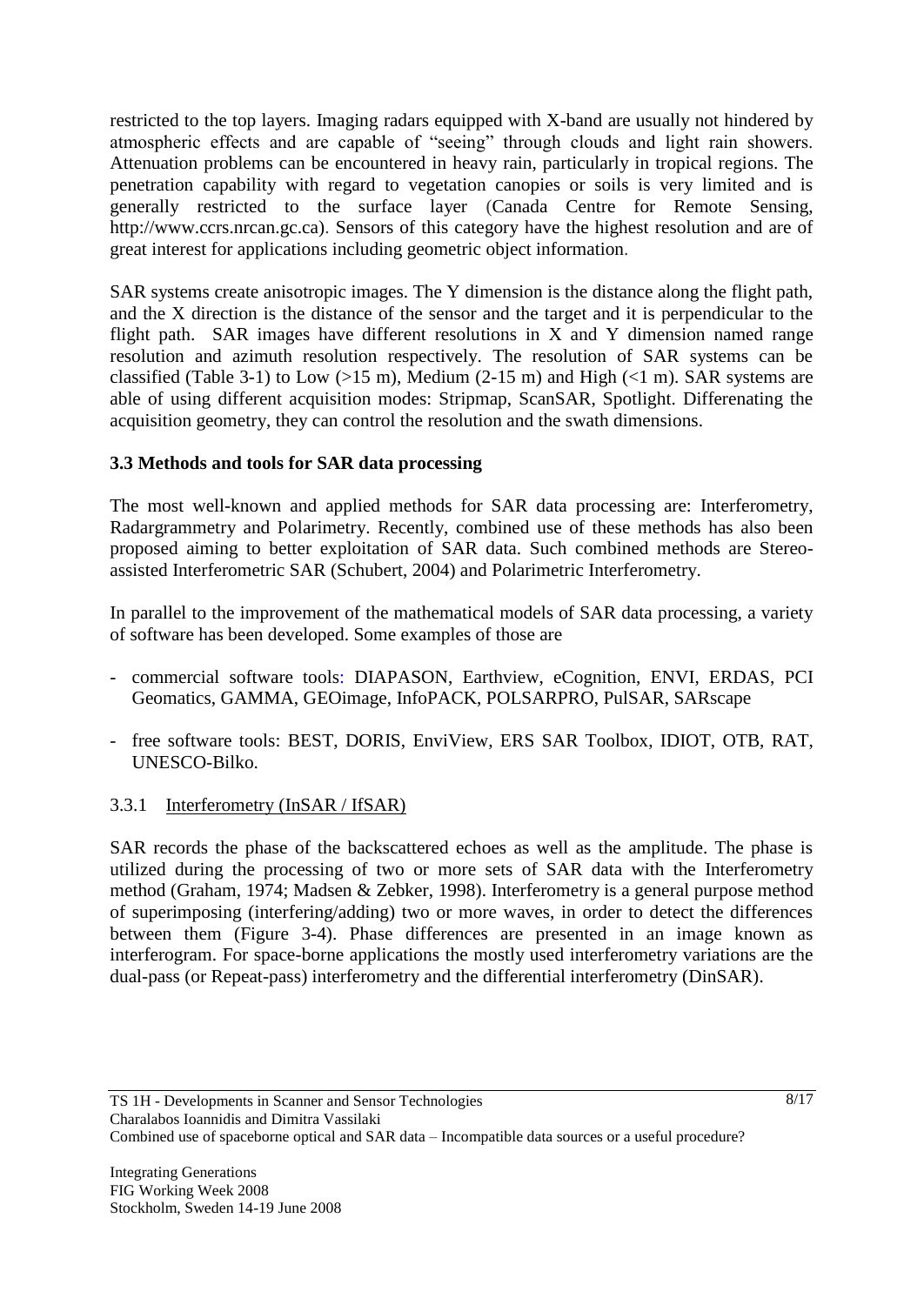| <b>SENSOR</b>         | <b>LAUNCH</b>   | <b>COUNTRY</b>           | <b>BAND</b> |             |              |              |                 | <b>RESOLUTION</b> |                    |  |
|-----------------------|-----------------|--------------------------|-------------|-------------|--------------|--------------|-----------------|-------------------|--------------------|--|
|                       |                 |                          | L           | S           | $\mathbf C$  | $\mathbf{X}$ | <b>LOW</b>      | <b>MEDIUM</b>     | <b>HIGH</b>        |  |
| <b>SIR-A</b>          | 1981            | <b>USA</b>               | $\mathbf X$ |             |              |              | 40 <sub>m</sub> |                   |                    |  |
| SIR-B                 | 1984            | <b>USA</b>               | $\mathbf X$ |             |              |              | 20 <sub>m</sub> |                   |                    |  |
| <b>LACROSSE</b>       |                 |                          |             |             |              |              |                 |                   |                    |  |
| <b>LACROSSE 1</b>     | 1988            | <b>USA</b>               |             |             |              | $\mathbf X$  |                 |                   | $\sim$ 1 m         |  |
| <b>LACROSSE 2</b>     | 1991            | <b>USA</b>               |             |             |              | $\mathbf X$  |                 |                   | $\sim$ 1 m         |  |
| <b>LACROSSE 3</b>     | 1997            | <b>USA</b>               |             |             |              | $\mathbf X$  |                 |                   | $\sim$ 1 m         |  |
| <b>LACROSSE 4</b>     | 2000            | <b>USA</b>               |             |             |              | $\mathbf X$  |                 |                   | $\sim\!1\text{ m}$ |  |
| <b>LACROSSE 5</b>     | 2005            | <b>USA</b>               |             |             |              | $\mathbf X$  |                 |                   | $\sim$ 1 m         |  |
| ALMAZ-1               | 1991            | Russia                   |             | $\mathbf X$ |              |              |                 | 15 <sub>m</sub>   |                    |  |
| ERS-1                 | 1991            | <b>ESA</b>               |             |             | $\mathbf X$  |              | 26 <sub>m</sub> |                   |                    |  |
| <b>J-ERS-1</b>        | 1992            | Japan                    | $\mathbf X$ |             |              |              | 18 <sub>m</sub> |                   |                    |  |
| SIR-C/X-SAR           | 1994            | <b>USA Germany Italy</b> | $\mathbf X$ |             | $\mathbf X$  | $\mathbf X$  |                 | 15 <sub>m</sub>   |                    |  |
| <b>ERS-2</b>          | 1995            | <b>ESA</b>               |             |             | $\mathbf{X}$ |              | 26 m            |                   |                    |  |
| <b>RADARSAT-1</b>     | 1995            | Canada                   |             |             | X            |              |                 | 10 <sub>m</sub>   |                    |  |
| <b>SRTM</b>           | 2000            | <b>USA Germany Italy</b> |             |             | $\mathbf X$  | $\mathbf X$  | 30 m            |                   |                    |  |
| <b>ENVISAT</b>        | 2002            | <b>ESA</b>               |             |             | $\mathbf X$  |              | 25 <sub>m</sub> |                   |                    |  |
| <b>ALOS</b>           | 2006            | Japan                    | $\mathbf X$ |             |              |              |                 | 10 <sub>m</sub>   |                    |  |
| <b>TERRASAR-X</b>     | 2007            | Germany                  |             |             |              | $\mathbf X$  |                 |                   | 1 <sub>m</sub>     |  |
| <b>TANDEM-X</b>       | 2008            | Germany                  |             |             |              | $\mathbf X$  |                 |                   | 1 <sub>m</sub>     |  |
| <b>RADARSAT-2</b>     | 2007            | Canada                   |             |             | $\mathbf X$  |              |                 | 3 <sub>m</sub>    |                    |  |
| <b>COSMO-SKYMED</b>   |                 |                          |             |             |              |              |                 |                   |                    |  |
| COSMO-1 & 2           | 2007            | Italy                    |             |             |              | $\mathbf X$  |                 |                   | 1 <sub>m</sub>     |  |
| COSMO-3               | 2008            | Italy                    |             |             |              | $\mathbf X$  |                 |                   | 1 <sub>m</sub>     |  |
| COSMO-4               | to be announced | Italy                    |             |             |              | $\mathbf X$  |                 |                   | 1 <sub>m</sub>     |  |
| <b>RISAT</b>          | 2008            | India                    |             |             | $\mathbf X$  |              |                 | 3 <sub>m</sub>    |                    |  |
| <b>TecSAR/TechSAR</b> | 2008            | Israel                   |             |             |              | $\mathbf X$  |                 |                   | 1 <sub>m</sub>     |  |
| <b>SAR-LUPE</b>       |                 |                          |             |             |              |              |                 |                   |                    |  |
| SAR-LUPE-1            | 2006            | Germany                  |             |             |              | $\mathbf X$  |                 |                   | $<1$ m             |  |
| SAR-LUPE-2 & 3        | 2007            | Germany                  |             |             |              | $\mathbf X$  |                 |                   | $<1$ m             |  |
| SAR-LUPE-4 & 5        | 2009            | Germany                  |             |             |              | $\mathbf X$  |                 |                   | $<1$ m             |  |
| HJ-1C (sarsat)        | 2008            | China                    |             | $\mathbf X$ |              |              |                 |                   |                    |  |
| <b>SAOCOM</b>         |                 |                          |             |             |              |              |                 |                   |                    |  |
| SAOCOM 1A & 1B        | 2008            | Argentina                | $\mathbf X$ |             |              |              |                 | $7\ {\rm m}$      |                    |  |
| SAOCOM 2A & 2B        | to be announced | Argentina                |             |             |              |              | to be announced |                   |                    |  |
| <b>SENTINEL-1</b>     | 2011            | <b>ESA</b>               |             |             | $\mathbf X$  |              |                 | 5m                |                    |  |
| SSR-2 (MAPSAR)        | 2011            | <b>Brazil Germany</b>    | $\mathbf X$ |             |              |              |                 | 3 <sub>m</sub>    |                    |  |
| <b>SURVEYOR SAR</b>   |                 |                          |             |             |              |              |                 |                   |                    |  |
| SURVEYOR-1to 5        | to be announced | China                    |             |             | $\mathbf X$  |              |                 | 10 <sub>m</sub>   |                    |  |
| TerraSAR-L            | to be announced | $_{\rm ESA}$             | X           |             |              |              |                 | 5m                |                    |  |

#### **Table 3-1:** Basic characteristics of spaceborne SAR sensors

TS 1H - Developments in Scanner and Sensor Technologies

Charalabos Ioannidis and Dimitra Vassilaki

Combined use of spaceborne optical and SAR data – Incompatible data sources or a useful procedure?

Integrating Generations FIG Working Week 2008 Stockholm, Sweden 14-19 June 2008  $\frac{9}{17}$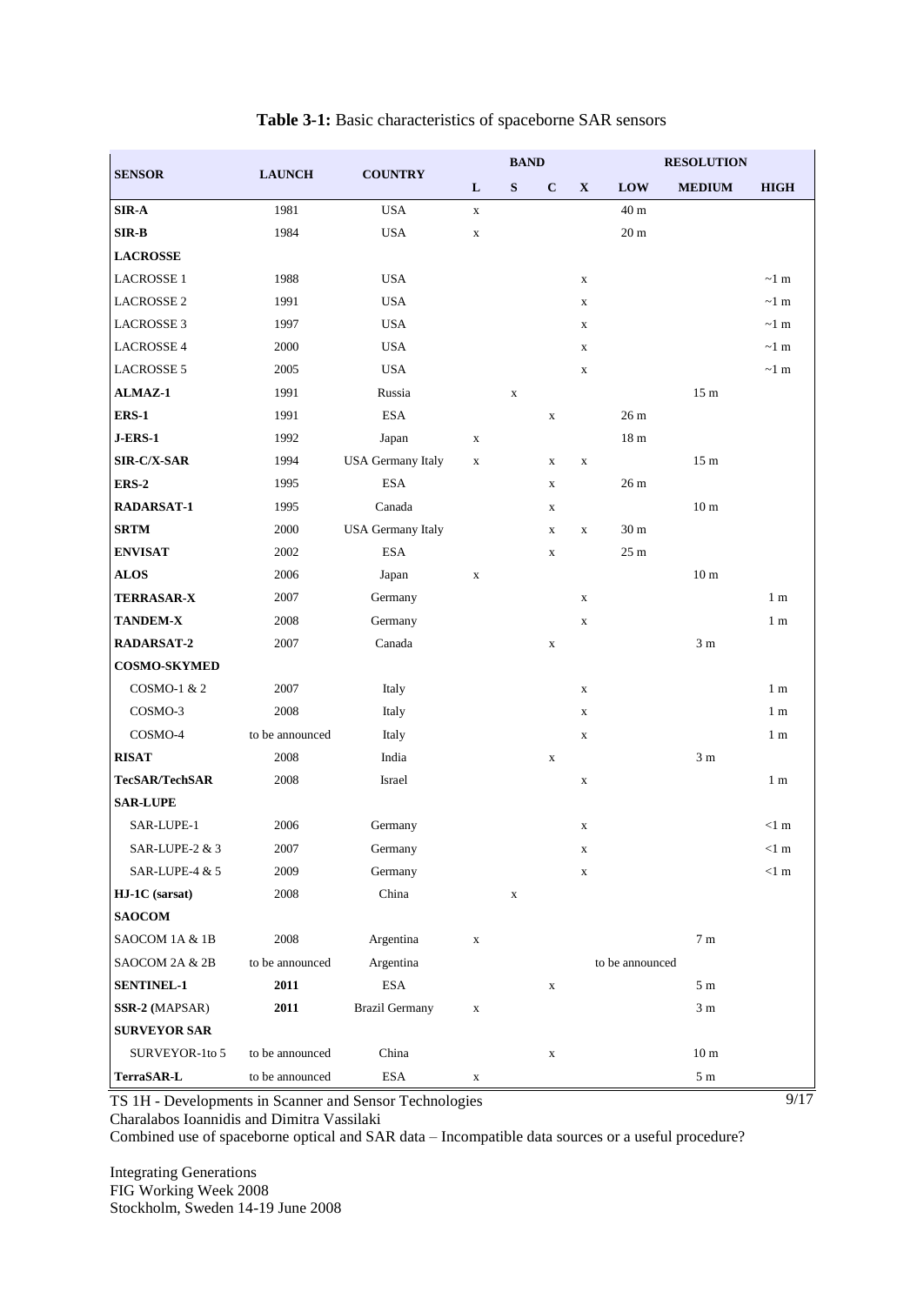

**Figure 3-4:** Operational principles of Interferometry (source: http://www.npagroup.com)

Dual-pass interferometry is the most popular technique for space-borne interferometric applications (Goldstein, 1998; Li & Goldstein, 1990). It is carried out with one satellite equipped with only one SAR antenna. Satellite passes twice from the same point and measures the same area with a slightly different viewing geometry. It has to be mentioned that there is also an interferometric mode known as single-pass interferometry. This technique is carried out with one moving platform equipped with two SAR antennas, either perpendicular or parallel to the direction of flight (across-track interferometry / along track interferometry). The moving platform passes only once over the area of interest. One antenna works as a transmitter and receiver (master) and the other one as a receiver only (slave). Single-pass interferometry is adapted to airborne systems**.** SRTM was the first, and the only one till today, single-pass spaceborne system. Nowadays satellite constellations is the new spaceborne SAR concept, e.g., TerraSAR & TandemX, Cosmo-Skymed.

Differential SAR Interferometry (DinSAR) is a special case of interferometry mostly used for change mapping such as earthquake monitoring, glacier velocity mapping, landslides and glacier dynamics (Gabriel, 1989). It is able of measuring displacements with high accuracy (sub-cm) using 3 data sets (3-pass or double-difference DInSAR) or 2 data sets and 1 DTM (2-pass or DEM-elimination DinSAR). Two interferograms are produced: either from combining 3 data sets or 2 data sets and 1 DTM. Those interferograms are then compared so that differences can be mapped. Permanent Scattering (PI) is a relatively new procedure based on utilization of stable natural reflectors (eg buildings) for measuring INSAR and DinSAR applications offering higher accuracy and making more stable the procedure.

Interferometry is widely applied for topographic mapping (DTM generation), velocity mapping (currents mapping, detection of moving targets) and change mapping (earthquake monitoring, glacier velocity mapping, landslides, glacier dynamics).

## 3.3.2 Radargrammetry

Radargrammetry was originally defined as the "science of obtaining reliable measurements by means of radar" (Levine, 1960). Later on, the definition was refined as "the technology of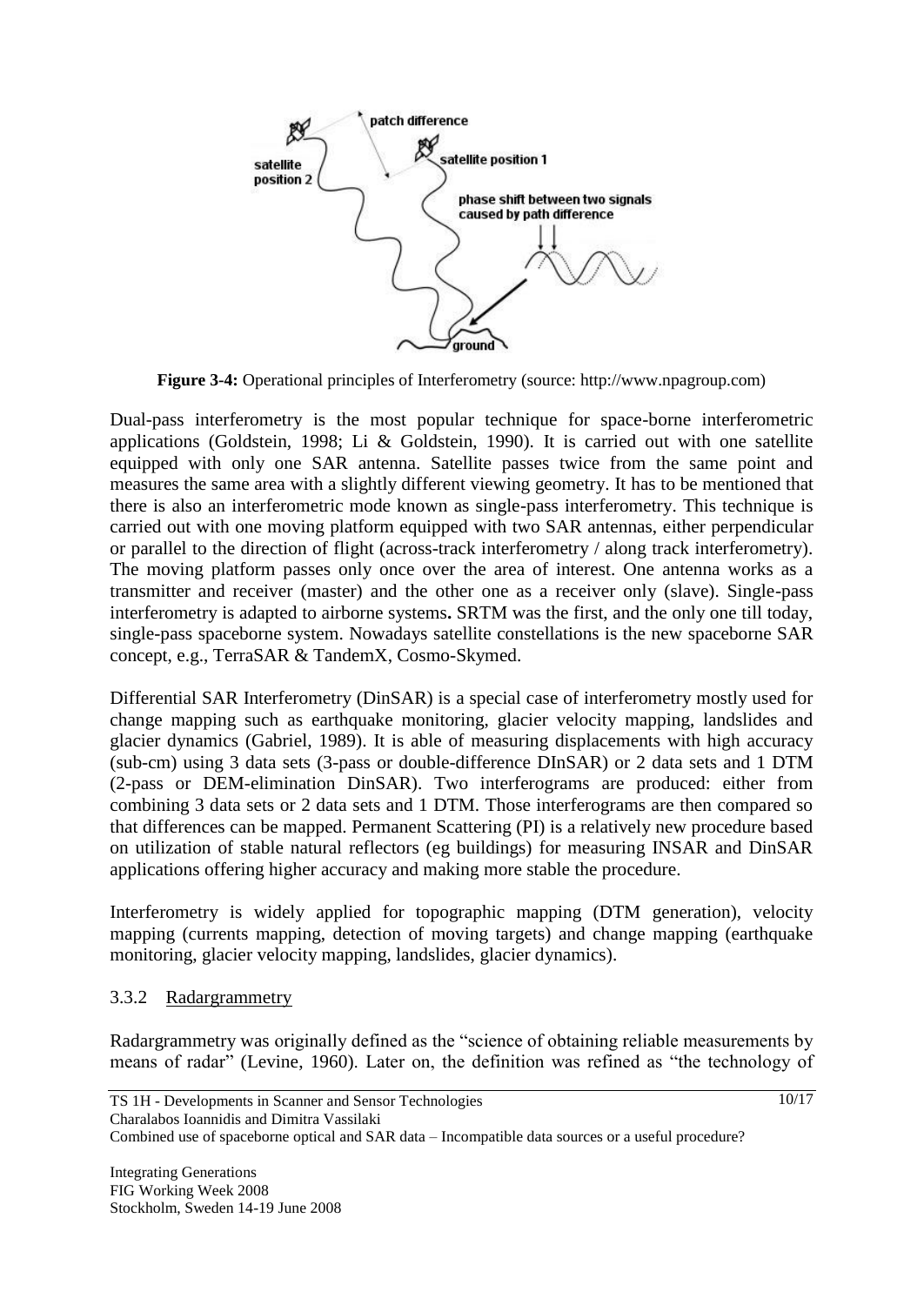extracting geometric object information from radar images" (Leberl, 1990). Radargrammetry is essentially photogrammetry applied to radar images; it creates products such as maps, DTMs and orthoimagery, using well-known photogrammetric tools such as orientation, rectification, matching etc. The method is employed with single images, pairs of overlapping images, blocks of images and multi-sensor, image and non-image, data sets. Although the idea, the procedures and the resulting products lead directly to photogrammetry, radargrammetry faces some issues arising from the microwave nature of radar images and the side-looking geometry of SAR: foreshortening, layover, shadow, color. Due to these phenomena two radar images of the same area may present many differences and variability (Canada Centre for Remote Sensing). The combination of non-optical measurements and side-geometry makes the microwave image difficult to assess by the human eye although microwave imagery much resemble optical photos at first glance. Stereoscopic processing by a human interpreter is still possible. For space-borne applications mostly used radargrammetric modes are: Same side stereo and Opposite side stereo (Figure 3-5).



**Figure 3-5:** Left: Same-side stereo. Right: Opossite-side stereo (source: [http://www.ccrss.com](http://www.ccrss.com/))

## 3.3.3 Polarimetry

The radar antenna may be adjusted to transmit and receive waves of the same or different polarity. The possible combinations are:

- HH: transmits and receives the waves of horizontal polarity
- VV: transmits and receives the waves of vertical polarity
- HV: transmits waves of horizontal polarity and receives waves of vertical polarity
- VH: transmits waves of vertical polarity and receives waves of horizontal polarity.

The polarity is a SAR parameter which can reveal substantial information about the material of the target (ice, snow, vegetation etc.). When the transmitted wave, which has a certain polarity, is backscattered by the target, its polarity may be differentiated according to the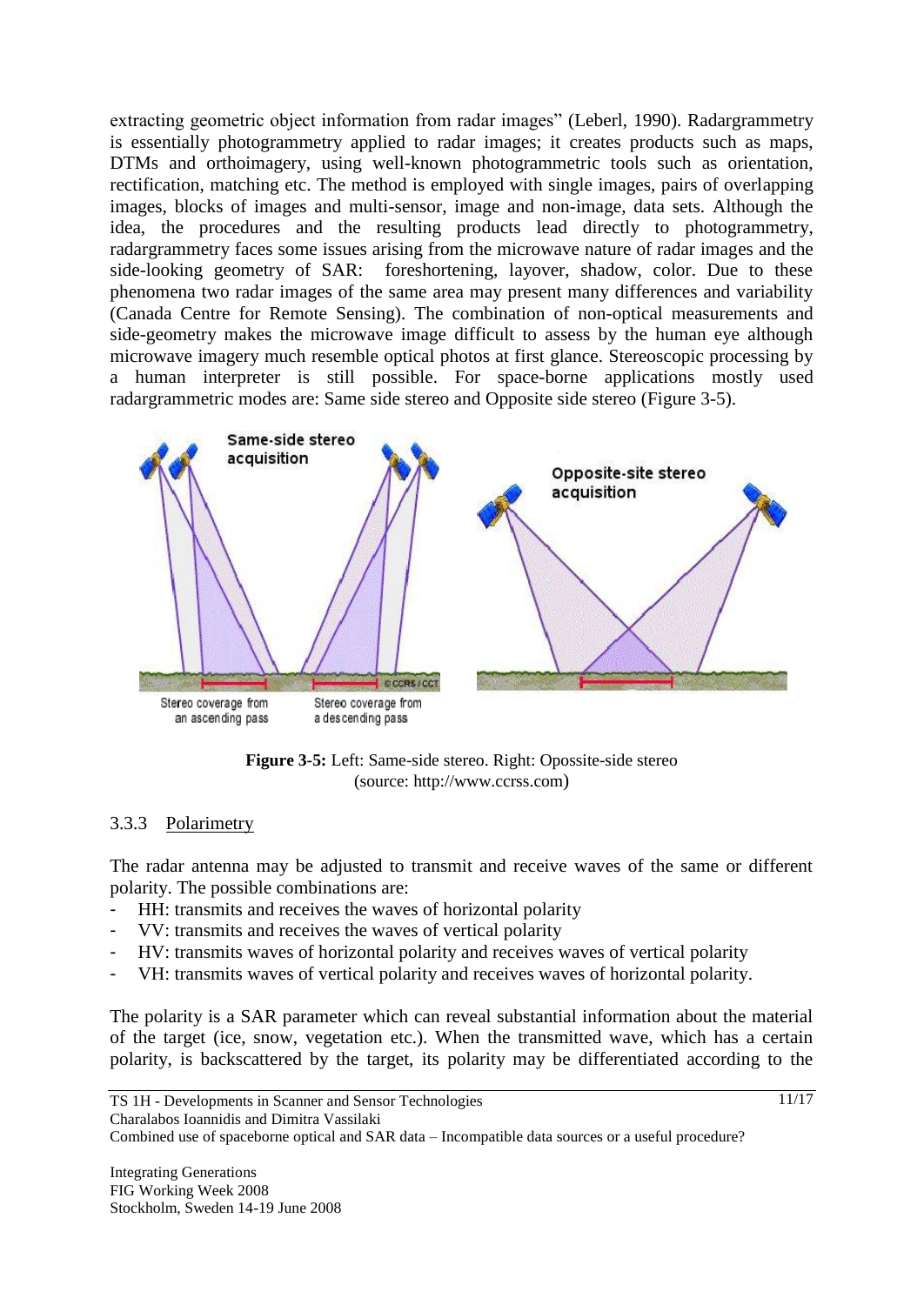material of the target. The evaluation of the polarity differentiation and the inferred conclusions about the material of the target is the subject of Polarimetry. So, radar polarimetry is concerned with control of the polarimetric properties of radar waves and the extraction of target properties from the behavior of reflected waves from a target (Boerner et al, 1998). Polarimetry has been used for thematic classification studies for applications such as agriculture (crop type identification, land cover mapping), forestry (biomass estimation, species identification), geology, hydrology (soil moisture, snow hydrology, flood detection), ocean surveillance, coastal zone monitoring (shoreline extraction, oil spill detection).

# **3.4 Applications**

As mentioned above, SAR offers all-weather capabilities, day-and-night land observation and penetration ability into the objects. In addition is a system able of measuring targets' topography, velocity, change and properties. As a sequence of these advantages and capabilities, SAR systems have been efficiently used for a wide range of applications such as reconnaissance, navigation, spatial planning, environmental monitoring, risk diagnostics, oceanography and archaeology; however, the potential use of SAR characteristics for mapping applications is of great interest, such as:

- topographic mapping: planimetric features extraction, DTM generation, flood mapping, underwater bottom topography
- velocity mapping: glacier velocity, target's velocity, traffic monitoring
- change detection: ground deformation, earthquake damages, building extraction, urban structure, land cover
- coastal zone monitoring: shoreline detection.

# **4. INTEGRATED USE OF OPTICAL AND SAR DATA**

SAR and optical data present many differences and similarities, at the same time. Although in the past one stepped the other aside, nowadays the usefulness and the effectiveness of both of them is fully appreciated. Today the idea is the complementary use of SAR and optical data. This concept is illustrated with cooperation of optical and SAR satellites or with a simultaneous existence of optical and SAR sensors in the same satellite (e.g., ALOS satellite system), as well as with the compilation of scientific studies which end up in some specific applications of their combined use.

The most famous example of cooperation of satellites is, probably, the joint CNES/ASI Orfeo program:

- the optical component, Pleiades, is developed by France and consists of two optical satellites with sub-meter accuracy
- the radar component is developed by Italy and consists of four SAR satellites with meter accuracy.

The Brazilian SAOCOM constellation, which consists of four satellites, is also planned to be synchronized with the Cosmo-Skymed constellation.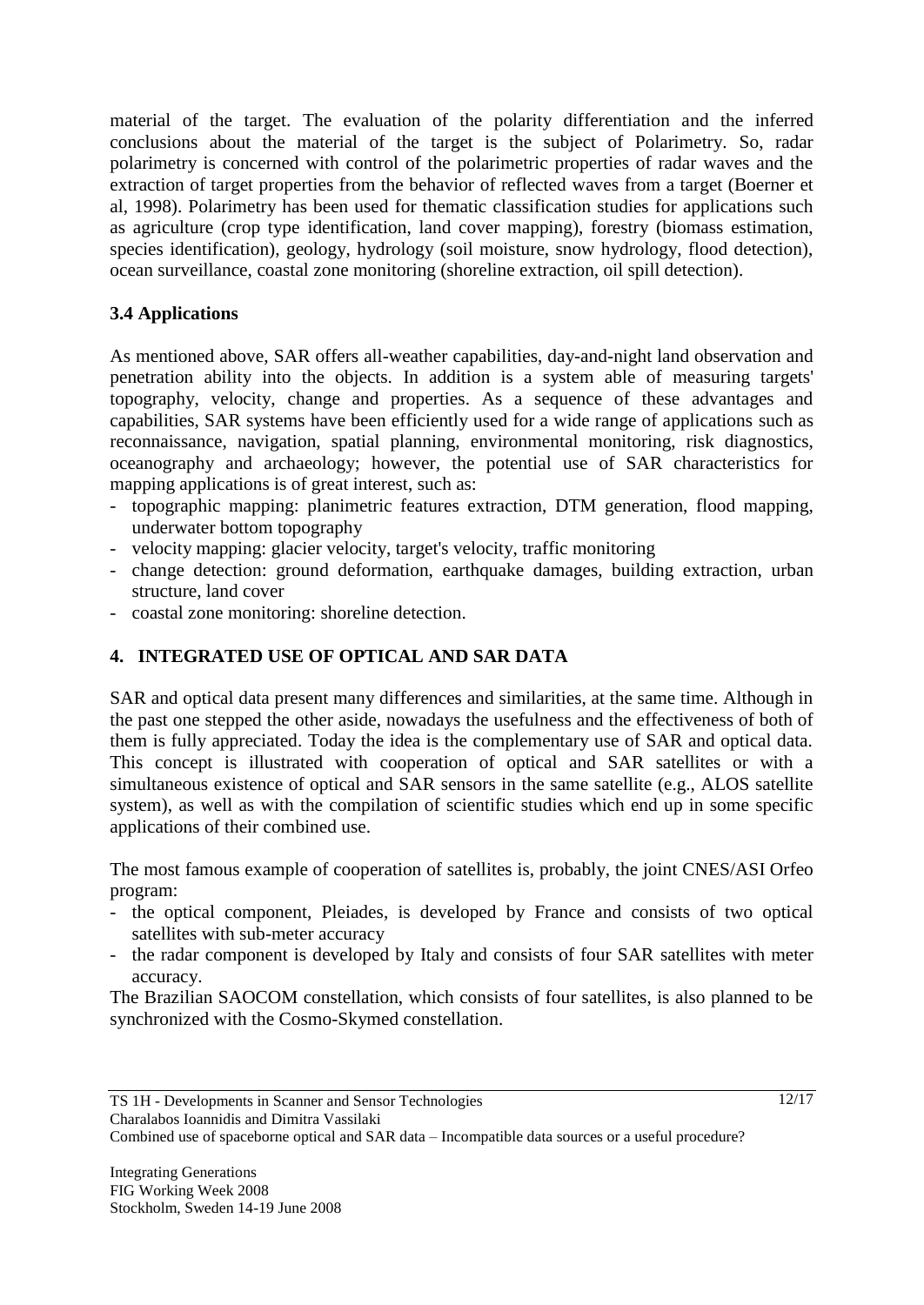The road for these recently announced cooperation at level of sensors, has been opened with scientific studies about the integrated use of optical and SAR data. It has been shown that not only is possible to combine optical and radar products but is also efficient. Nowadays it is examined what specific needs can be covered with a combined use of SAR and optical data. The EuroSDR in conjunction with the IEEE GRSS data fusion technical committee (DFC) and the ISPRS working group III/6 "Multi-Source Vision" organised a contest for airborne SAR and optical data. One of the goals was to answer the question whether it would be possible to obtain the same accuracy and quality when interpreting SAR instead of optical image data. In general it was observed that large linear (roads, highways etc) and areal features (buildings, forest areas etc) can be interpreted quite well in SAR images, while small objects of the size of a few pixels can not interpreted satisfactorily by untrained interpreters. The second phase of the contest is expected to give answers to the question of what can be gained when SAR and optical images are used in conjunction (Bellman & Hellwich, 2006).

Integrated use of optical and SAR data can be carried out in sequence, in parallel and auxiliary. When processing data in sequence, the output products of the one set are used as input data for processing the other set of data, aiming to ameliorate the conditions of its processing. In this case, information that is essential for the exploitation of the one set can be acquired by the other. Information that may demand time-consuming or pricy procedures/data or even information that is not possible to be acquired by optical data when processing them, can be acquired by SAR data and conversely. A representative sample of processing optical and microwave data in sequence, is the generation of optical orthoimagery with DEM extracted by InSAR. DEM extraction from optical data pre-assumes the existence of stereopairs, whose purchase is costly, while the production of high accuracy radar orthoimages is restricted due to the need for identification of GCPs on the SAR image, which, unlike optical images, it can be very difficult, particularly in mountainous areas due to foreshortening and layover effects. Another case is the DinSAR (two-pass or DEMelimination DinSAR) with DEM generated from optical imagery.

When processing data in parallel, both data sets are independently processed and then information that is extracted is superimposed for presentation purposes. In this case it is predetermined what kind of information will be acquired by each set depending on the specific needs of the study and the capabilities of each sensor. A characteristic example is the coastal zone management (e.g., Raouf & Lichtenegger, 1997), where a variety of different kind of information are required, that is, topographic and bathymetric maps, location and monitoring of shoreline, oil slick detection, windfield measurements etc; some of them can only be extracted from optical imagery while others can only be extracted from SAR data, and others from both of them.

When processing data auxiliary, the products of the one set are treated as complementary information for the products that comes out from the other set. Information that is not possible to be extracted from the one data set or it is extracted incomplete is then extracted/completed by the other set. Studies that have been done for the improvement of DEM with optical and microwave data fusion have shown that fused DEMs shows remarkable improvement in the accuracy measures and promising results in the enhancement of completeness (Crosetto,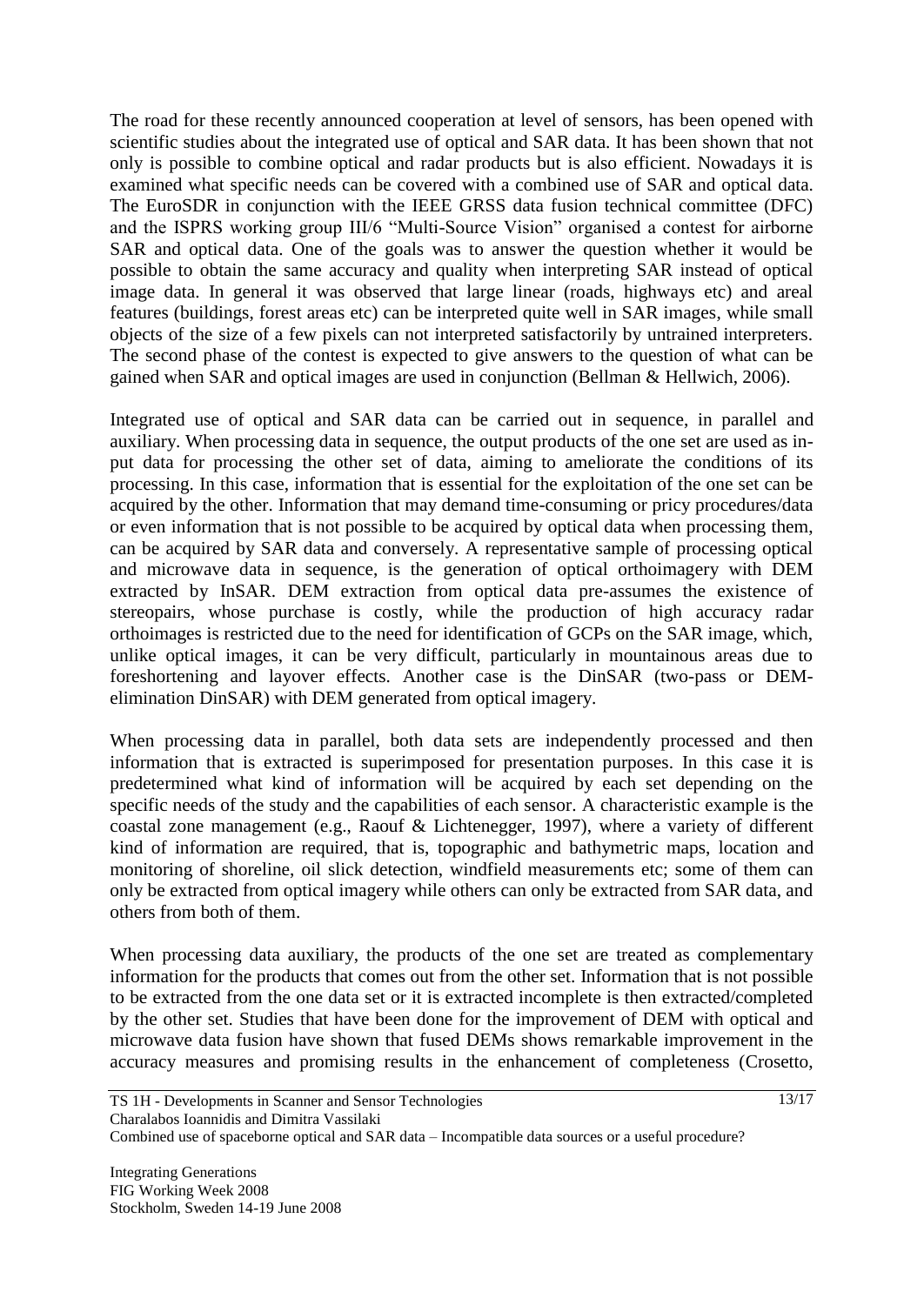1998; Honikel 1998; Karkee, 2006). Fusion techniques over SAR and optical data have also been applied for the reconstruction of man made objects (optical image give information on the scene organization in order to improve 3D SAR reconstruction), such as buildings (Tupin, 2006) and bridges (Soergel, 2006), with promising results.

Achieved results have shown that optical and SAR data can supplement each other in creating high-quality mapping products. The integrated use of them is still under examination, but it is nearly sure that we are about to see more combined techniques and applications in the near future.

# **5. CONCLUSIONS**

Both the exclusive use of spaceborne SAR data and their combined use with optical sensors imagery, gain increasing interest for mapping and monitoring applications. The main reasons to introduce SAR data in the fusion process with optical imagery are the ability of SAR data to:

- acquire data on a systematic basis, independent of weather conditions and daylight
- be sensitive to roughness and di-electric properties of the targets
- detect slow movements and changes.

These characteristics can broaden the application range of satellite data or increase the rates of success of some procedures (e.g., change detection, reconstruction of man-made objects) or lead to the creation of fully-automated procedures. For example, it is possible to generate high accuracy (within one pixel resolution of the data) orthoimages of SAR and optical data without GCPs, where very significant cost and time savings can be achieved, but also fullyautomated batch processing for generating a large quantity of orthoimages and mosaics, especially useful for applications that require rapid results, such as disaster monitoring.

The purchasing cost of both the optical and the SAR data remains high, especially when these data are derived from high resolution sensors, so their combination increases the problem. However, for applications in large areas this may be balanced, since cost for topographic mapping or orthoimage production can be reduced significantly using satellite data. Also, there are some applications where those data"s fusion constitutes the best or even the only technical solution.

Consequently, the extended research of the capabilities of an integrated use of spaceborne optical and SAR data is of important significance for a large range of applications; especially when the use of many new high resolution satellites equipped with optical, SAR or both of these types of sensors, is planned for the near future.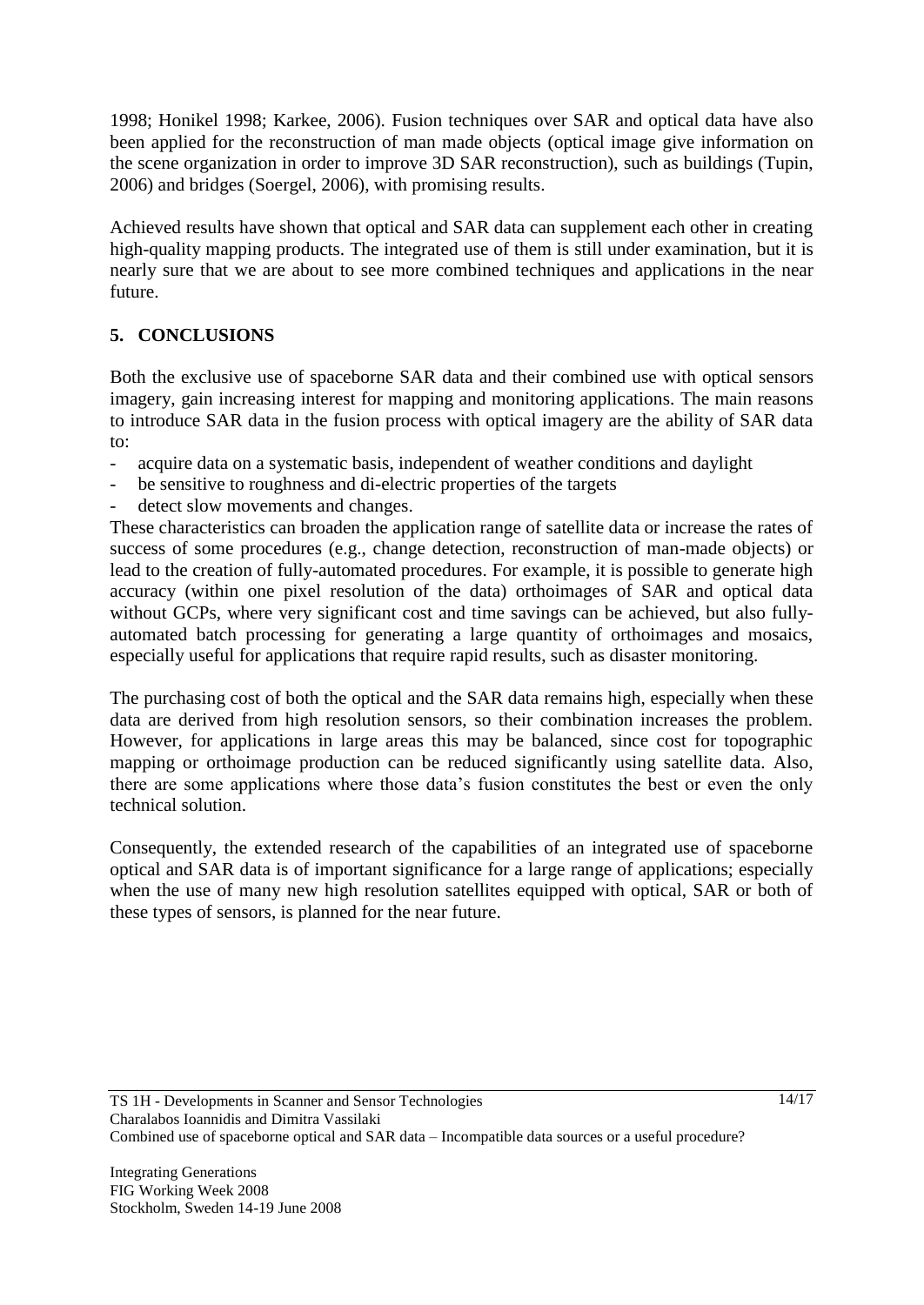#### **REFERENCES**

- Baiocchi, V., Crespi, M., De Vendictis, L., Giannone, F., 2004. A new rigorous model for the orthorectification of synchronous and asynchronous high resolution imagery. *Proceedings of the 24th EARSeL Symposium,* Dubrovnik, Croatia, pp. 461-468.
- Baltsavias, E., Pateraki, M., Zhang, L., 2001. Radiometric and geometric evaluation of IKONOS GEO images and their use for 3D building modeling. *Proceedings of Joint ISPRS Workshop on High resolution mapping from space 2001*, Hannover, Germany, unpagened CD.
- Bellman, A., Hellwich, O., 2006. Sensor and Data Fusion Contest: Information for Mapping from Airborne SAR and Optical Imagery (Phase 1), *EuroSDR Projects*, *Official Publication No. 50*, Frankfurt, Germany.
- Boerner, W.M., Mott, H., Luneburg, E., Livingstone, C., Brisco, B., Brown, R.J., Paterson, J.S., 1998. Polarimetry in Radar Remote Sensing, Basic and Applied Concepts: in Principles and Applications of Imaging Radar, *Manual of Remote Sensing - Volume 2, Chapter 5, Third Edition*, ASPRS, Eds. F. Henderson, A. Lewis, pp. 270-358.
- Bignami, C., Chini, M., Pierdicca, N., Stramondo S., 2004. Comparing and combining the capability of detecting earthquake damages in urban areas using SAR and optical data. *Proceedings of IEEE/IGARSS 2004*, Anchorage, USA, unpagened CD.
- Cheng, P., 2007. Automated High-Accuracy Orthorectification and Mosaicking of PALSAR Data without Ground Control Points, *GEOInformatics,* 6(10): 36-38.
- Gabriel, A.K., Goldstein, R.M., 1988. Crossed Orbit Interferometry: Theory and Experimental Results from SIR-B, *International Journal of Remote Sensing*, 9 (5):857-872.
- Goldstein, R.M., Zebker, H.A., Werner, C.L., 1988. Satellite Radar Interferometry: Two dimensional Phase Unwrapping, *Radio Science*, 23 (4):713-720.
- Graham, L.C., 1974, Synthetic Interferometer Radar for Topographic Mapping, *Proceedings of the IEEE,* 62(2): 763-768.
- Crosetto, M., 1998. Interferometric SAR for DEM Generation: Validation of an Integrated Procedure Based on Multisource Data. *Doctorate thesis*, Politecnico di Milano, Geodetic and Surveying Sciences, Milano, Italy.
- Dowman, I.J., Michalis, P. 2003. Generic rigorous model for along track stereo satellite sensors. *Proceedings of Joint ISPRS Workshop on High resolution mapping from space 2003*, Hannover, Germany, unpagened CD.
- Fraser, C., Hanley, H., 2003. Bias compensation in rational functions for IKONOS satellite imagery. *Photogrammetric Engineering and Remote Sensing,* 69(1): 53-57.
- Fritsch, D., Stallmann, D., 2002. Rigorous Photogrammetric Processing of High Resolution Satellite Imagery. *Proceedings of XIX ISPRS Congress*, Amsterdam, The Netherlands, IAPRS, vol. XXXIII, part B1, pp. 313-321.
- Honikel, M., 1998. Improvement of InSAR DEM accuracy using data and sensor fusion, *International Geoscience and Remote Sensing Symposium (IGARSS)* 5, pp. 2348-2350.
- Karkee, M., Kusanagi, M., Steward, B.L., 2006. Fusion of Optical and InSAR DEMs: Improving the quality of free data, *ASAE Annual Meeting*, Paper number: 061172.
- Leberl, F. W., 1990. *Radargrammetric Image Processing*, Boston Mass, Artech House.
- Leberl, F.W., 1998. Radargrammetry: in Principles and Applications of Imaging Radar, *Manual of Remote Sensing - Volume 2, Chapter 4, Third Edition*, ASPRS, Eds. F.

Charalabos Ioannidis and Dimitra Vassilaki

Combined use of spaceborne optical and SAR data – Incompatible data sources or a useful procedure?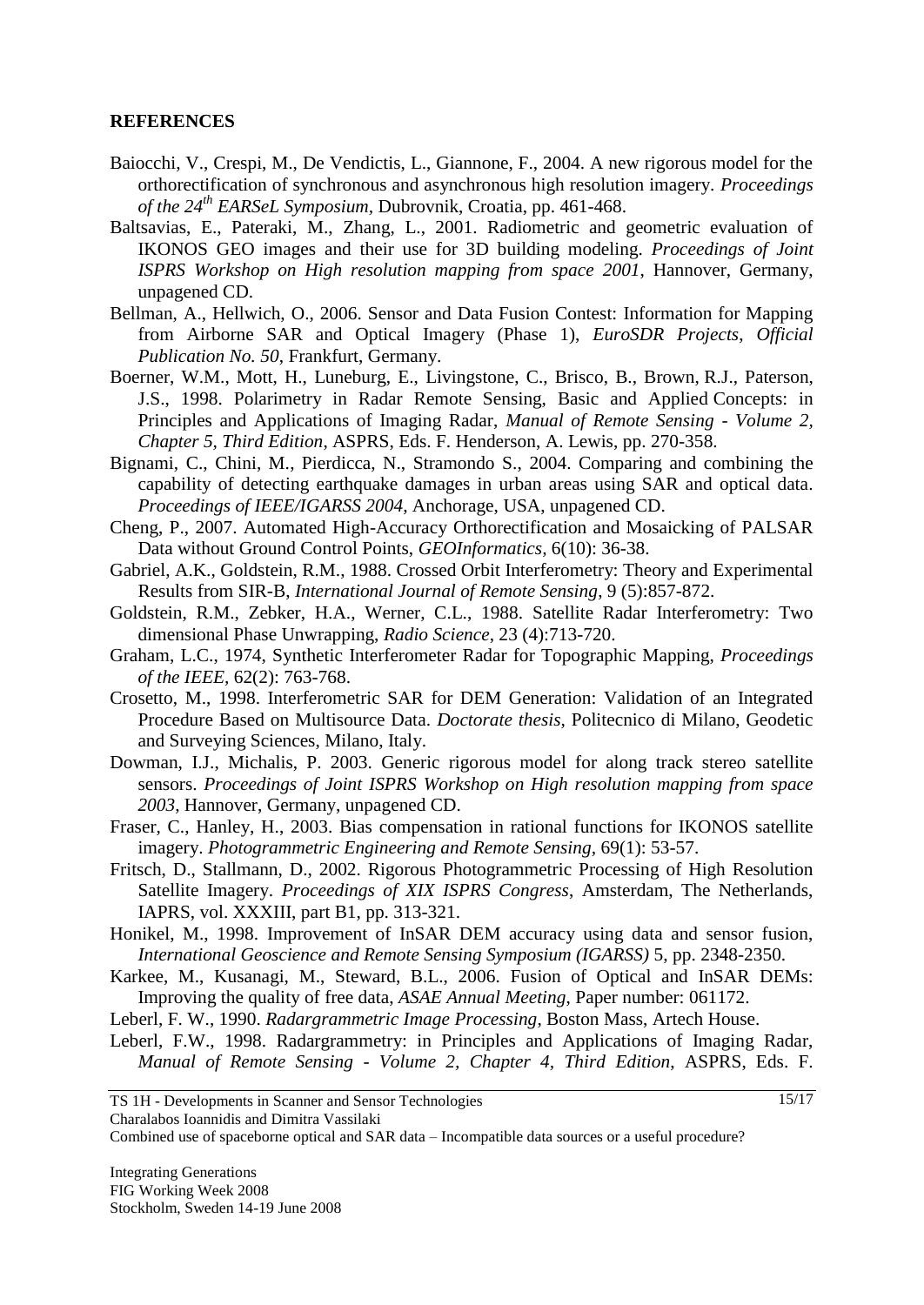Henderson, A. Lewis, pp. 183 – 269.

- Levine, D., 1960. *Radargrammetry*, New York, McGraw-Hill.
- Li, F., Goldstein, R.M., 1990. Studies on Multi-baseline Spaceborne Interferometric Synthetic Aperture Radars, *IEEE Trans. Geoscience and Remote Sensing*, vol. 28 (1):88-97.
- Madsen, S.N., Zebker, H.A., 1998. Imaging Radar Interferometry: in Principles and Applications of Imaging Radar, *Manual of Remote Sensing – Volume 2, Chapter 6, Third Edition*, ASPRS, Eds. F. Henderson, A. Lewis, pp. 359 – 406.
- Orsomando, F., Lombardo, P., Zavagli, M., Costantini, M., 2007. SAR and Optical Data Fusion for Change Detection, *Urban Remote Sensing Joint Event*, pp. 1 – 9.
- Raouf, A., Lichtenegger, J., 1997. Integrated Use of SAR and Optical Data for Coastal Zone Management, [http://earth.esa.int/workshops/ers97/papers/lichtenegg.](http://earth.esa.int/workshops/ers97/papers/lichtenegg)
- Schubert, A., 2004. *Stereo-Assisted Interferometric SAR*, Zurich, University of Zurich.
- Soergel, U., Thiele, A., Gross, H., Thoennessen, U., 2007. Extraction of bridge features from high-resolution InSAR data and optical images, *Urban Remote Sensing Joint Event 2007*, art. no. 4234481.
- Stilla, U., Soergel, U., Thoennessen, U., Brenner, A., 2005. Potential and limits for reconstruction of buildings from high resolution SAR data of urban areas. *Proceedings of 28th General Assembly of International Union Radio Science (URSI)*, New Delhi, India, http://www.stilla.de/usti\_pub.html.
- Stramondo, S., Bignami, C., Chini, M., Pierdicca, N., Tertulliani, A., 2006. Satellite radar and optical remote sensing for earthquake damage detection: results from different case studies, *International Journal of Remote Sensing*, 27(15): 4433-4447.
- Tao, C.V., Hu, Y., Mercer, J.B., Schnick, S., Zhang, Y., 2000. Image rectification using a Generic Sensor Model – Rational Function Model. *Proceedings of ASPRS Annual Convention,* Washington D.C., USA, unpaginated CD.
- Tupin, F., Roux, M., 2003. Detection of building outlines based on the fusion of SAR and optical features. *ISPRS Journal of Photogrammetry & Remote Sensing*, 58 (2003): 71-82.
- Tupin, F., 2006, Fusion of interferometric and optical data for 3D reconstruction, International Geoscience and Remote Sensing Symposium (IGARSS), art. no. 4242077, pp. 3627-3630.
- Weser, T., Rottensteiner, F., Willneff, J., Fraser, C., 2007. A generic pushbroom sensor model for high-resolution satellite imagery applied to SPOT 5, QuickBird and ALOS data sets. *Proceedings of Joint ISPRS Workshop on High resolution mapping from space 2007*, Hanover, Germany, <http://130.75.85.12/html/publikationen/2007/workshop/paper/> Weser\_etal.pdf.
- Yamakawa, T., Fraser, C.S., 2004. The Affine Projection Model for Sensor Orientation: Experiences with High-Resolution Satellite Imagery. *Proceedings of XXXV ISPRS Congress,* Istanbul, Turkey, IAPRS, vol. XXXV, part B1, http://www.ISPRS.org\_istanbul\_comm1\_papers\_27.pdf.
- Zebker, H. A., Goldstein, R. M., 1986, Topographic Mapping from Interferometric Synthetic Aperture Radar Observations, *Journal of Geophysical Reshearch,* 91(B5): 4993-4999.